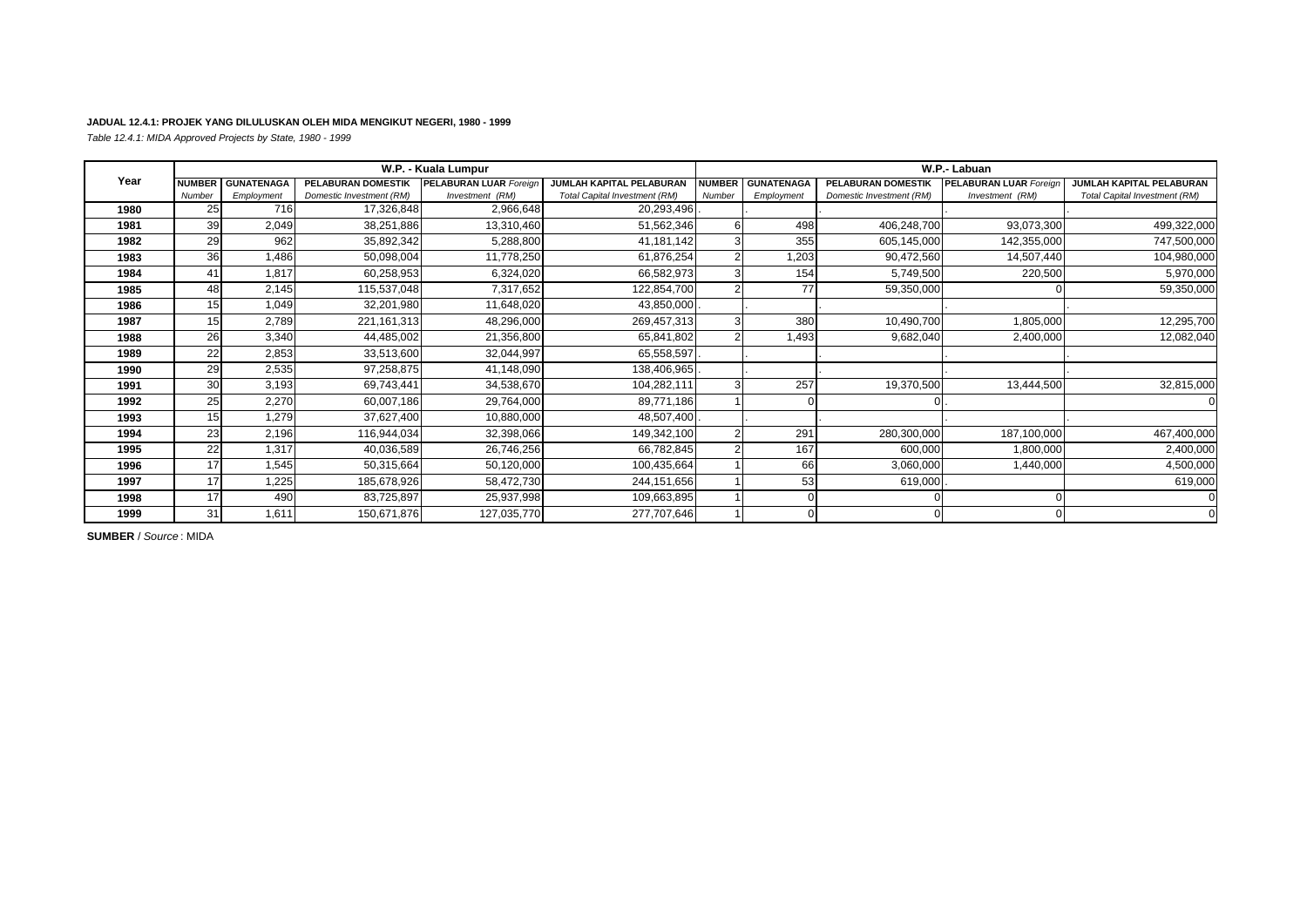|               |                   |                           | Selangor D.E.                 |                                      | <b>Pulau Pinang</b> |                   |                           |                        |                               |  |
|---------------|-------------------|---------------------------|-------------------------------|--------------------------------------|---------------------|-------------------|---------------------------|------------------------|-------------------------------|--|
| <b>NUMBER</b> | <b>GUNATENAGA</b> | <b>PELABURAN DOMESTIK</b> | <b>PELABURAN LUAR Foreign</b> | JUMLAH KAPITAL PELABURAN             | <b>NUMBER</b>       | <b>GUNATENAGA</b> | <b>PELABURAN DOMESTIK</b> | PELABURAN LUAR Foreign | JUMLAH KAPITAL PELABURAN      |  |
| Number        | Employment        | Domestic Investment (RM)  | Investment (RM)               | <b>Total Capital Investment (RM)</b> | Number              | Employment        | Domestic Investment (RM)  | Investment (RM)        | Total Capital Investment (RM) |  |
| 119           | 10,437            | 412,823,300               | 240,129,283                   | 652,952,583                          | 48                  | 5,522             | 96,076,877                | 79,281,123             | 175,358,000                   |  |
| 167           | 13,233            | 505,826,153               | 258,830,655                   | 764,656,808                          | 59                  | 3,655             | 66,266,228                | 42,566,745             | 108,832,973                   |  |
| 124           | 7,978             | 480,866,209               | 157,896,524                   | 638,762,733                          | 40                  | 3,842             | 211,141,256               | 129,796,997            | 340,938,253                   |  |
| 131           | 8,436             | 409,859,459               | 129,626,075                   | 539,485,534                          | 61                  | 7,275             | 157,768,711               | 101,368,460            | 259, 137, 171                 |  |
| 220           | 13,878            | 754,172,198               | 222,426,768                   | 976,598,966                          | 56                  | 5,158             | 201,755,213               | 66,667,902             | 268,423,115                   |  |
| 173           | 15,739            | 1,109,675,275             | 339,164,404                   | 448,839,679                          | 66                  | 8,184             | 228,444,019               | 117,237,749            | 345,681,768                   |  |
| 155           | 11,813            | 1,033,696,268             | 231,437,315                   | 1,265,133,583                        | 53                  | 4,101             | 87,195,303                | 88,613,611             | 175,808,914                   |  |
| 105           | 12,984            | 1,071,011,183             | 635,474,512                   | 1,706,485,695                        | 59                  | 16,662            | 86,692,652                | 549,056,450            | 635,749,102                   |  |
| 238           | 37,954            | 928,948,739               | 1,316,339,750                 | 2,245,288,489                        | 73                  | 17,833            | 172,823,479               | 556,742,286            | 729,565,765                   |  |
| 211           | 36,114            | 946,942,747               | 3,003,669,331                 | 3,950,612,078                        | 115                 | 27,032            | 151,199,103               | 1,031,870,393          | 1,183,069,496                 |  |
| 237           | 36,058            | 1,718,557,213             | 3,131,965,298                 | 4,850,522,511                        | 132                 | 24,952            | 377,908,718               | 1,489,351,406          | 1,867,260,124                 |  |
| 264           | 36,263            | 1,799,603,865             | 2,602,843,779                 | 4,402,447,644                        | 125                 | 22,455            | 515,702,339               | 1,009,430,927          | 1,525,133,266                 |  |
| 235           | 22,494            | 1,904,449,853             | 3,170,674,949                 | 5,075,124,802                        | 119                 | 14,295            | 471,840,247               | 624,207,354            | 1,096,047,601                 |  |
| 196           | 24,260            | 2,509,464,056             | 1,836,258,104                 | 4,345,722,160                        | 87                  | 10,378            | 257,485,857               | 259,330,384            | 516,816,241                   |  |
| 233           | 29,538            | 2,009,310,125             | 1,419,935,182                 | 3,429,245,307                        | 95                  | 15,203            | 276,473,164               | 658,022,135            | 934,495,299                   |  |
| 230           | 17,769            | 2,641,543,683             | 1,716,667,830                 | 4,358,211,513                        | 89                  | 13,779            | 966,038,566               | 640,612,977            | 1,606,651,543                 |  |
| 214           | 20,117            | 3,865,344,356             | 851,022,686                   | 4,716,367,042                        | 97                  | 11,993            | 1,093,416,444             | 2,091,981,529          | 3,185,397,973                 |  |
| 206           | 18,865            | 3,364,976,754             | 1,176,407,610                 | 4,541,384,364                        | 90                  | 9,736             | 1,030,768,091             | 418,289,617            | 1,449,057,708                 |  |
| 221           | 18,951            | 2,162,082,447             | 1,670,448,744                 | 3,832,531,191                        | 104                 | 10,911            | 1,410,622,094             | 1,274,664,882          | 2,685,286,976                 |  |
| 189           | 13,094            | 1,582,344,804             | 989,821,120                   | 2,572,165,924                        | 95                  | 14,928            | 180,805,342               | 4,596,996,721          | 4,777,802,063                 |  |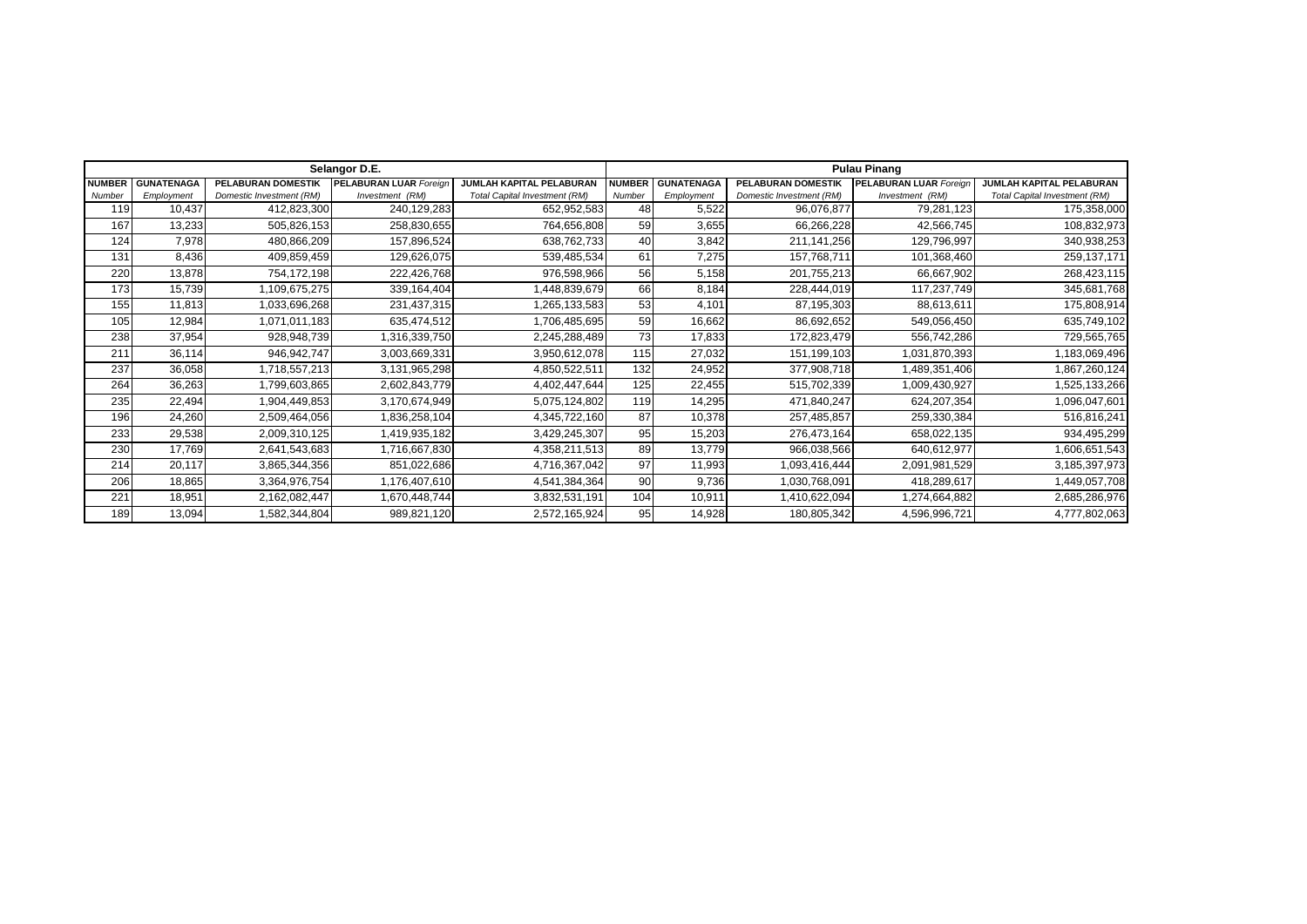|               |                   |                          | Perak D.R.                    |                               | Johor D.T.    |                   |                          |                               |                                      |  |
|---------------|-------------------|--------------------------|-------------------------------|-------------------------------|---------------|-------------------|--------------------------|-------------------------------|--------------------------------------|--|
| <b>NUMBER</b> | <b>GUNATENAGA</b> | PELABURAN DOMESTIK       | <b>PELABURAN LUAR Foreign</b> | JUMLAH KAPITAL PELABURAN      | <b>NUMBER</b> | <b>GUNATENAGA</b> | PELABURAN DOMESTIK       | <b>PELABURAN LUAR Foreign</b> | JUMLAH KAPITAL PELABURAN             |  |
| Number        | Employment        | Domestic Investment (RM) | Investment (RM)               | Total Capital Investment (RM) | Number        | Employment        | Domestic Investment (RM) | Investment (RM)               | <b>Total Capital Investment (RM)</b> |  |
| 34            | 2,485             | 103,455,794              | 40,239,250                    | 143,695,044                   | 80            | 9,897             | 248,713,454              | 145,125,032                   | 393,838,486                          |  |
| 46            | 6,319             | 603,144,472              | 151,973,328                   | 755,117,800                   | 69            | 6,028             | 236,250,737              | 181, 167, 662                 | 417,418,399                          |  |
| 32            | 1,812             | 88,541,000               | 13,360,000                    | 101,901,000                   | 79            | 5,436             | 270,677,970              | 120,509,170                   | 391,187,140                          |  |
| 33            | 3,140             | 73,017,262               | 13,530,500                    | 86,547,762                    | 66            | 7,337             | 229,821,870              | 72,962,585                    | 302,784,455                          |  |
| 62            | 3,806             | 325,113,017              | 37,218,190                    | 362,331,207                   | 129           | 12,920            | 273,686,232              | 183,671,349                   | 457,357,581                          |  |
| 46            | 3,034             | 174,108,787              | 52,889,713                    | 226,998,500                   | 102           | 7,450             | 675,610,372              | 151,915,592                   | 827,525,964                          |  |
| 32            | 3,635             | 125,332,721              | 31,215,219                    | 156,547,940                   | 80            | 8,910             | 213,600,574              | 226,383,893                   | 439,984,467                          |  |
| 12            | 1,424             | 23,297,000               | 10,220,000                    | 33,517,000                    | 82            | 12,829            | 172,471,419              | 530,488,881                   | 702,960,300                          |  |
| 43            | 9,338             | 137,777,150              | 77,443,350                    | 215,220,500                   | 183           | 28,423            | 410,841,483              | 1,418,683,448                 | 1,829,524,931                        |  |
| 37            | 11,305            | 141,782,340              | 153,341,760                   | 295,124,100                   | 211           | 36,684            | 626,516,423              | 2,109,620,883                 | 2,736,137,306                        |  |
| 68            | 13,606            | 232,316,167              | 645,023,937                   | 877,340,104                   | 204           | 28,413            | 459,375,940              | 1,630,659,832                 | 2,090,035,772                        |  |
| 74            | 13,359            | 2,427,429,592            | 1,578,531,472                 | 4,005,961,064                 | 195           | 29,409            | 1,887,651,122            | 2,596,916,111                 | 4,484,567,233                        |  |
| 50            | 4,844             | 234,867,132              | 4,158,935,676                 | 4,393,802,808                 | 236           | 29,922            | 1,349,294,929            | 950,455,739                   | 2,299,750,668                        |  |
| 44            | 7,299             | 811,861,193              | 177,537,612                   | 989,398,805                   | 143           | 22,619            | 461,263,391              | 594,772,414                   | 1,056,035,805                        |  |
| 57            | 5,648             | 265,097,778              | 189,412,521                   | 454,510,299                   | 193           | 25,168            | 672,710,684              | 1,211,639,818                 | 1,884,350,502                        |  |
| 66            | 10,160            | 557,141,297              | 395,883,130                   | 953,024,427                   | 220           | 22,298            | 1,281,103,836            | 2,379,168,588                 | 3,660,272,424                        |  |
| 43            | 3,697             | 682,224,628              | 112,853,260                   | 795,077,888                   | 173           | 20,451            | 1,273,597,208            | 4,712,335,391                 | 5,985,932,599                        |  |
| 51            | 4,571             | 407,914,427              | 217,782,821                   | 625,697,248                   | 171           | 12,691            | 1,636,744,218            | 2,903,824,150                 | 4,540,568,368                        |  |
| 52            | 4,837             | 343,361,763              | 167,537,335                   | 510,899,098                   | 160           | 12,591            | 421,096,328              | 4,095,452,393                 | 4,516,548,721                        |  |
| 56            | 7,163             | 1,005,990,783            | 287,192,064                   | ,293,182,847                  | 175           | 12,268            | 339,756,946              | 1,972,208,446                 | 2,311,965,392                        |  |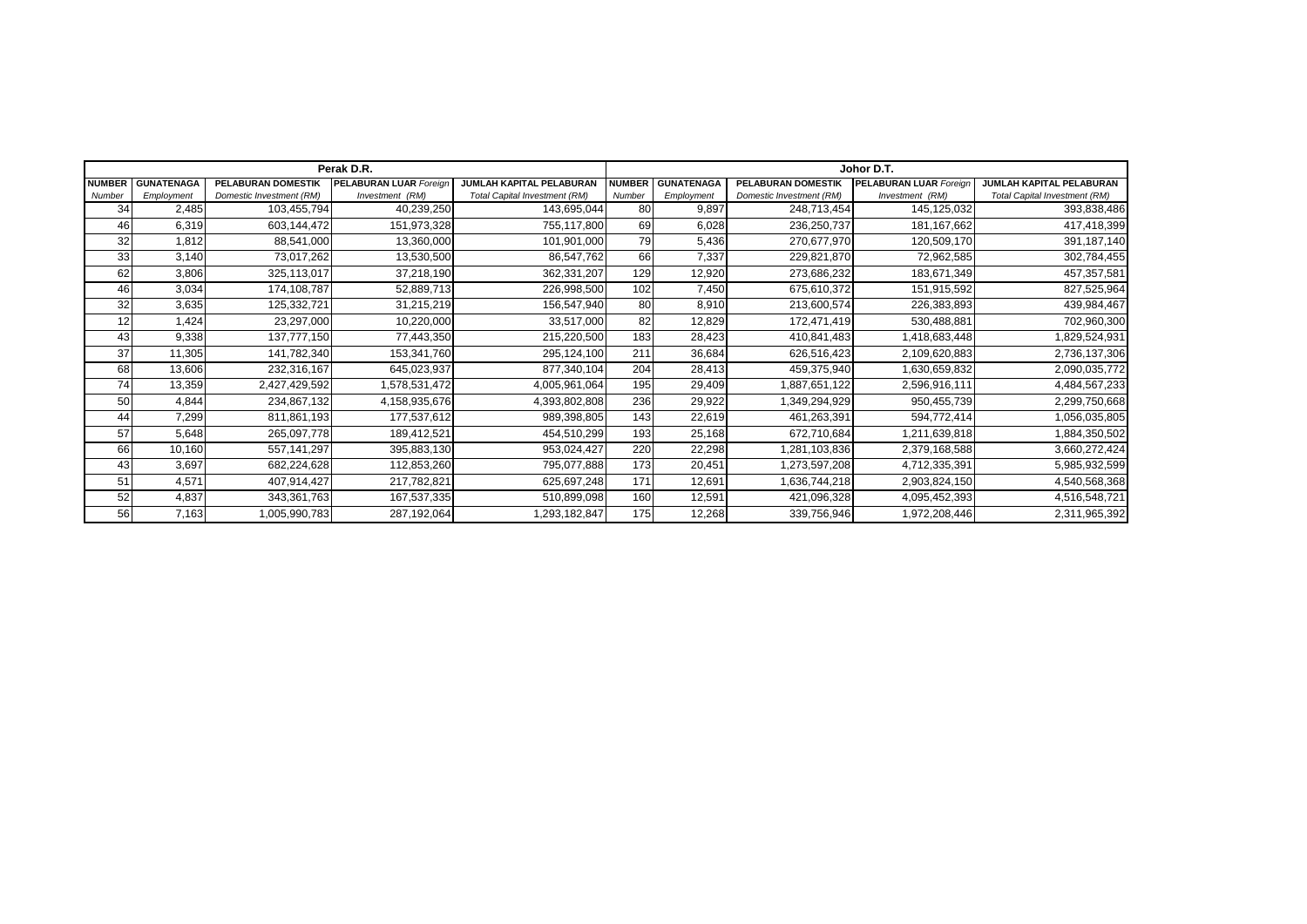|               |                   |                           | Negeri Sembilan D.K.          |                                      | <b>Melaka</b> |                   |                          |                               |                                      |  |  |
|---------------|-------------------|---------------------------|-------------------------------|--------------------------------------|---------------|-------------------|--------------------------|-------------------------------|--------------------------------------|--|--|
| <b>NUMBER</b> | <b>GUNATENAGA</b> | <b>PELABURAN DOMESTIK</b> | <b>PELABURAN LUAR Foreign</b> | JUMLAH KAPITAL PELABURAN             | <b>NUMBER</b> | <b>GUNATENAGA</b> | PELABURAN DOMESTIK       | <b>PELABURAN LUAR Foreign</b> | JUMLAH KAPITAL PELABURAN             |  |  |
| Number        | Employment        | Domestic Investment (RM)  | Investment (RM)               | <b>Total Capital Investment (RM)</b> | Number        | Employment        | Domestic Investment (RM) | Investment (RM)               | <b>Total Capital Investment (RM)</b> |  |  |
| 16            | 858               | 70,238,337                | 29,115,000                    | 99,353,337                           | 22            | 3,273             | 33,645,155               | 36,361,970                    | 70,007,125                           |  |  |
| 21            | 7,049             | 129,656,960               | 122,422,700                   | 252,079,660                          | 20            | 1,573             | 54,796,200               | 12,740,500                    | 67,536,700                           |  |  |
| 18            | 1,382             | 76,316,250                | 30,409,891                    | 106,726,141                          | 17            | 1,592             | 46,678,250               | 2,129,250                     | 48,807,500                           |  |  |
| 22            | 2,216             | 98,544,000                | 49,786,000                    | 148,330,000                          | 18            | 2,009             | 50,284,600               | 41,420,400                    | 91,705,000                           |  |  |
| 29            | 1,560             | 143,472,303               | 21,195,200                    | 164,667,503                          | 23            | 2,295             | 77,183,392               | 29,784,170                    | 106,967,562                          |  |  |
| 26            | 1,971             | 120,371,544               | 37,787,696                    | 158,159,240                          | 11            | 774               | 75,992,848               | 31,401,525                    | 107,394,373                          |  |  |
| 23            | 1,605             | 181,064,300               | 27,106,300                    | 208,170,600                          | 11            | 894               | 20,655,537               | 15,817,500                    | 36,473,037                           |  |  |
|               | 824               | 71,289,496                | 64,088,704                    | 135,378,200                          |               | 3,300             | 39,939,000               | 77,965,000                    | 117,904,000                          |  |  |
| 16            | 2,464             | 44,980,193                | 18,269,273                    | 63,249,466                           | 25            | 6,655             | 1,103,538,500            | 149,153,500                   | 1,252,692,000                        |  |  |
| 17            | 4,355             | 38,795,284                | 144,243,716                   | 183,039,000                          | 38            | 10,629            | 95,542,837               | 507,062,438                   | 602,605,275                          |  |  |
| 36            | 7,724             | 169,530,700               | ,138,420,826                  | ,307,951,526                         | 29            | 7,934             | 37,463,902               | 371,655,240                   | 409,119,142                          |  |  |
| 36            | 7,822             | 223,887,850               | 1,033,112,150                 | ,257,000,000                         | 40            | 7,489             | 2,190,655,280            | 4,321,596,720                 | 6,512,252,000                        |  |  |
| 39            | 5,624             | 346,694,080               | 1,333,642,630                 | 1,680,336,710                        | 34            | 3,140             | 113,628,767              | 58,900,063                    | 172,528,830                          |  |  |
| 37            | 5,094             | 326,919,394               | 583,014,153                   | 909,933,547                          | 25            | 3,034             | 109,653,900              | 266,315,600                   | 375,969,500                          |  |  |
| 43            | 7,708             | 1,054,892,459             | 751,460,660                   | 1,806,353,119                        | 30            | 7,561             | 132,631,000              | 1,392,985,000                 | 1,525,616,000                        |  |  |
| 47            | 7,344             | 520,183,397               | 1,396,915,285                 | 1,917,098,682                        | 24            | 2,276             | 162,494,618              | 352,396,692                   | 514,891,310                          |  |  |
| 44            | 2,834             | 993,324,635               | 746,890,341                   | 1,740,214,976                        | 38            | 5,507             | 876,051,455              | 525,823,680                   | 1,401,875,135                        |  |  |
| 26            | 2,115             | 270,980,416               | 720,833,685                   | 991,814,101                          | 20            | 3,094             | 482,319,677              | 90,133,418                    | 572,453,095                          |  |  |
| 33            | 3,110             | 276,758,371               | 639,947,312                   | 916,705,683                          | 34            | 3,049             | 610,274,311              | 292,791,663                   | 903,065,974                          |  |  |
| 33            | 2,403             | 151,143,375               | 228,156,790                   | 379,300,165                          | 35            | 3,124             | 424,217,136              | 2,446,816,434                 | 2,871,033,570                        |  |  |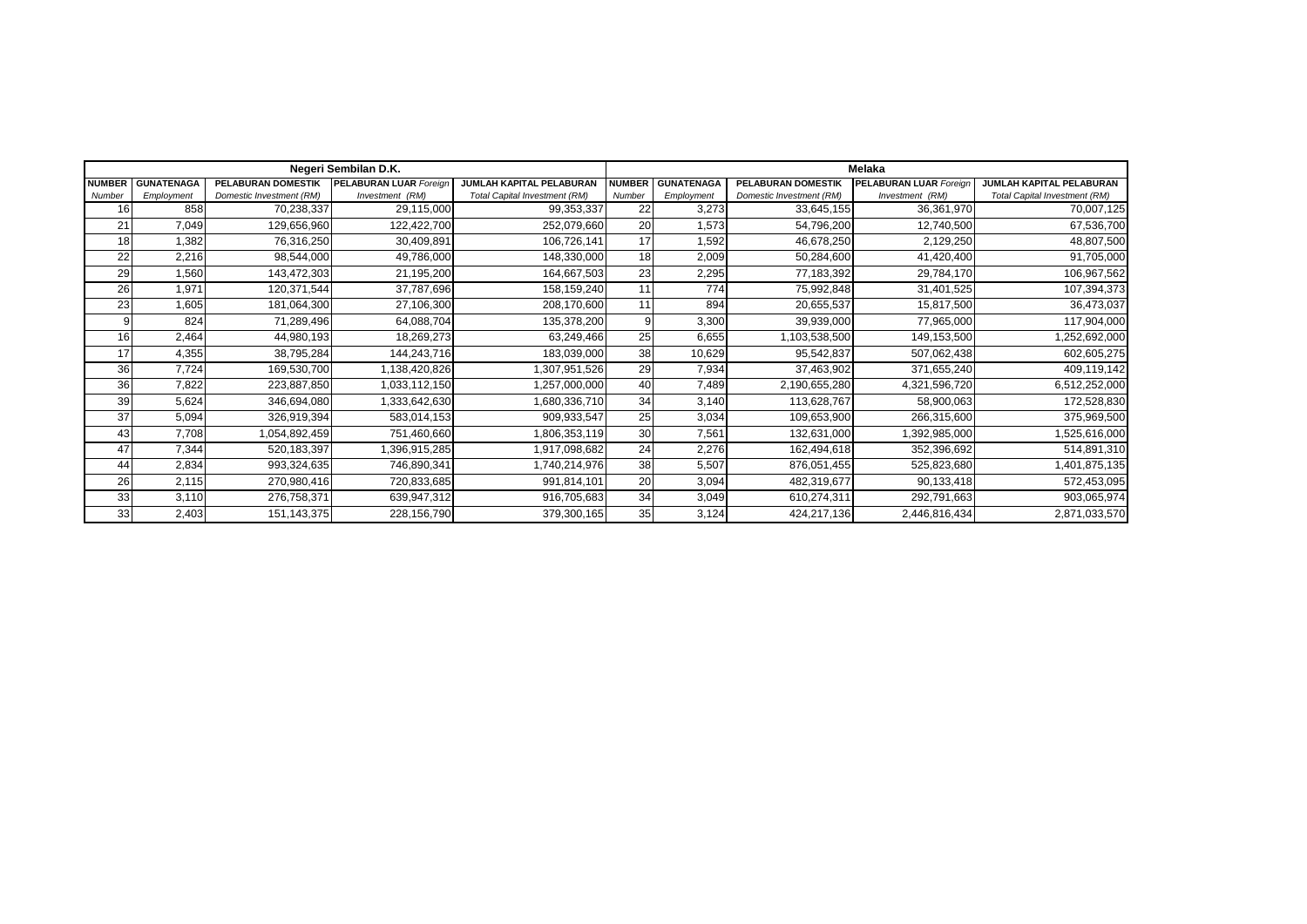|               |                   |                           | Kedah D.A.             |                                      | Pahang D.M.   |                   |                          |                               |                                      |  |
|---------------|-------------------|---------------------------|------------------------|--------------------------------------|---------------|-------------------|--------------------------|-------------------------------|--------------------------------------|--|
| <b>NUMBER</b> | <b>GUNATENAGA</b> | <b>PELABURAN DOMESTIK</b> | PELABURAN LUAR Foreign | JUMLAH KAPITAL PELABURAN             | <b>NUMBER</b> | <b>GUNATENAGA</b> | PELABURAN DOMESTIK       | <b>PELABURAN LUAR Foreign</b> | JUMLAH KAPITAL PELABURAN             |  |
| Number        | Employment        | Domestic Investment (RM)  | Investment (RM)        | <b>Total Capital Investment (RM)</b> | Number        | Employment        | Domestic Investment (RM) | Investment (RM)               | <b>Total Capital Investment (RM)</b> |  |
| 20            | 3,018             | 35,342,212                | 63,219,611             | 98,561,823                           | 24            | 3,516             | 118,688,150              | 53,263,535                    | 171,951,685                          |  |
| 41            | 3,870             | 387,015,380               | 191,227,100            | 578,242,480                          | 20            | 1,786             | 93,973,300               | 1,310,000                     | 95,283,300                           |  |
| 16            | 1,713             | 43,598,000                | 19,024,000             | 62,622,000                           | 15            | 1,547             | 33,707,039               | 10,525,000                    | 44,232,039                           |  |
| 32            | 2,645             | 158,277,015               | 74,124,162             | 232,401,177                          | 12            | 1,508             | 20,061,082               | 9,203,800                     | 29,264,882                           |  |
| 34            | 2,740             | 106,915,485               | 60,863,785             | 167,779,270                          | 23            | 2,085             | 91,543,050               | 20,907,950                    | 112,451,000                          |  |
| 21            | 1,838             | 51,604,683                | 18,431,700             | 70,036,383                           | 19            | 1,025             | 272,540,000              | 42,240,000                    | 314,780,000                          |  |
|               | 1,023             | 19,945,960                | 12,885,240             | 32,831,200                           | 10            | 1,434             | 70,415,780               | 39,840,567                    | 110,256,347                          |  |
| 10            | 2,238             | 18,641,755                | 71,463,680             | 90,105,435                           |               | 3,540             | 73,390,000               | 43,685,000                    | 117,075,000                          |  |
| 45            | 11,474            | 105,159,230               | 164,386,128            | 269,545,358                          | 21            | 9,501             | 280,567,551              | 391,719,269                   | 672,286,820                          |  |
| 33            | 8,569             | 408,142,111               | 192,115,645            | 600,257,756                          | 14            | 2,828             | 464,878,600              | 383,711,400                   | 848,590,000                          |  |
| 65            | 18,410            | 756,351,162               | 3,236,279,581          | 3,992,630,743                        | 18            | 3,616             | 218,972,450              | 298,002,550                   | 516,975,000                          |  |
| 73            | 12,168            | 136,884,995               | 423,936,248            | 560,821,243                          | 11            | 3,748             | 60,050,000               | 70,385,000                    | 130,435,000                          |  |
| 42            | 4,879             | 147,352,291               | 78,829,340             | 226,181,631                          | 12            | 1,817             | 94,193,324               | 717,677,000                   | 811,870,324                          |  |
| 45            | 5,726             | 809,372,973               | 260,481,020            | 1,069,853,993                        | 14            | 2,029             | 178,863,500              | 1,362,453,546                 | 1,541,317,046                        |  |
| 60            | 11,805            | 2,067,171,113             | 3,084,059,755          | 5,151,230,868                        | 18            | 7,275             | 219,430,800              | 342,002,200                   | 561,433,000                          |  |
| 59            | 12,492            | 540,917,738               | 1,310,038,669          | 1,850,956,407                        | 19            | 2,420             | 156,820,740              | 266,831,260                   | 423,652,000                          |  |
| 43            | 7,583             | 505,040,981               | 4,785,086,952          | 5,290,127,933                        | 26            | 3,374             | 1,080,745,591            | 637,732,191                   | 1,718,477,782                        |  |
| 59            | 7,867             | 2,083,918,059             | 2,565,767,401          | 4,649,685,460                        | 21            | 2,562             | 1,418,176,490            | 1,648,004,510                 | 3,066,181,000                        |  |
| 43            | 4,232             | 216,820,014               | 501,261,410            | 718,081,424                          | 30            | 2,331             | 1,611,470,637            | 851,004,047                   | 2,462,474,684                        |  |
| 43            | 4,576             | 181,210,619               | 386,568,714            | 567,779,333                          | 14            | 2,599             | 40,961,090               | 287,218,998                   | 328,180,088                          |  |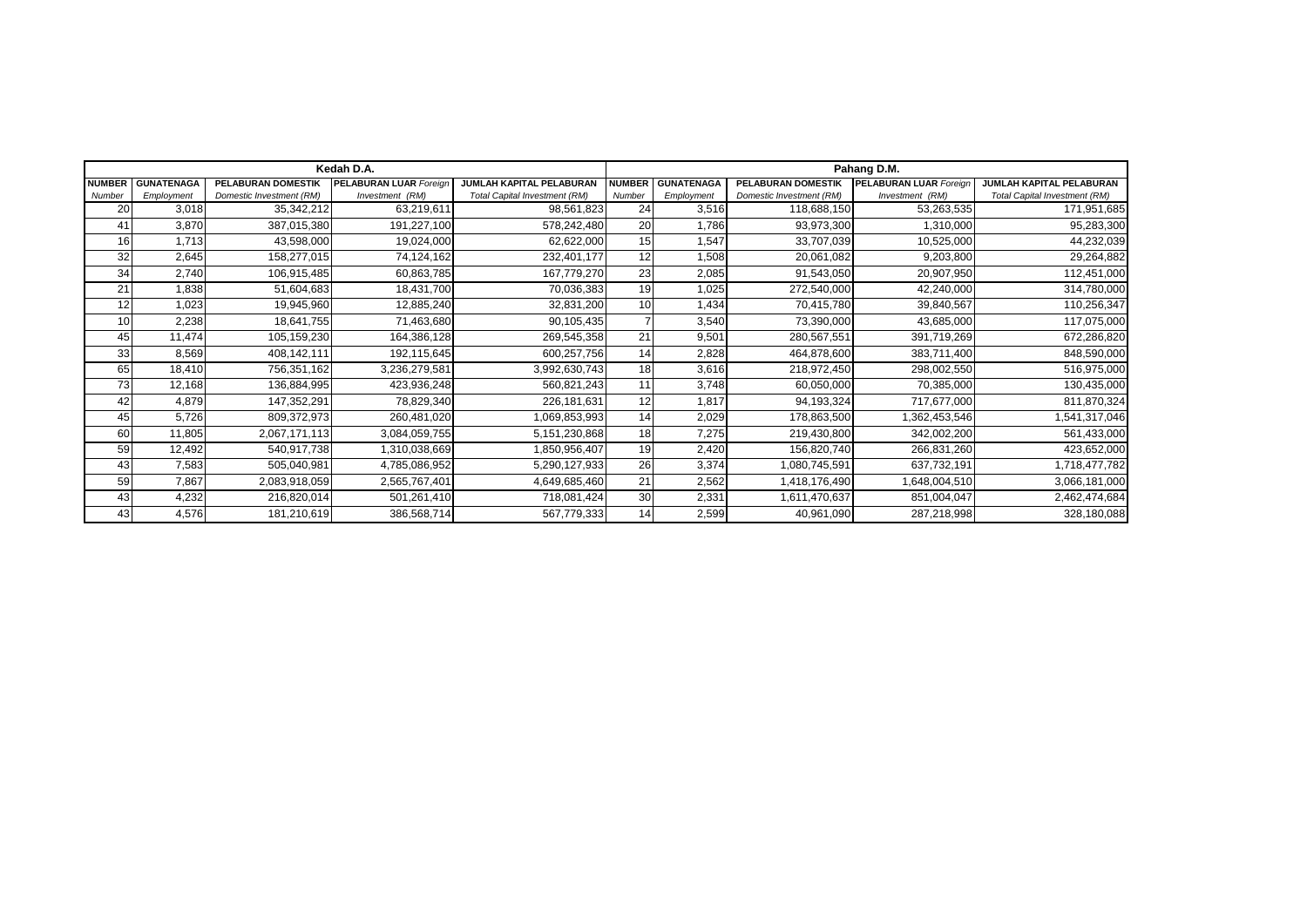|               |                   |                           | Kelantan D.N.                 |                                      | Terengganu D.I. |                   |                          |                               |                                      |  |
|---------------|-------------------|---------------------------|-------------------------------|--------------------------------------|-----------------|-------------------|--------------------------|-------------------------------|--------------------------------------|--|
| <b>NUMBER</b> | <b>GUNATENAGA</b> | <b>PELABURAN DOMESTIK</b> | <b>PELABURAN LUAR Foreign</b> | <b>JUMLAH KAPITAL PELABURAN</b>      | <b>NUMBER</b>   | <b>GUNATENAGA</b> | PELABURAN DOMESTIK       | <b>PELABURAN LUAR Foreign</b> | JUMLAH KAPITAL PELABURAN             |  |
| Number        | Employment        | Domestic Investment (RM)  | Investment (RM)               | <b>Total Capital Investment (RM)</b> | Number          | Employment        | Domestic Investment (RM) | Investment (RM)               | <b>Total Capital Investment (RM)</b> |  |
|               | 963               | 24,670,856                | 538,203                       | 25,209,059                           |                 | 544               | 19,207,230               | 3,381,668                     | 22,588,898                           |  |
| 13            | 1,990             | 53,383,000                | 43,042,800                    | 96,425,800                           | 11              | ,528              | 59,318,795               | 10,610,000                    | 69,928,795                           |  |
| 16            | 2,271             | 12,290,186                | 42,093,600                    | 54,383,786                           | 12              | 1,984             | 1,245,806,500            | 610,400,000                   | 1,856,206,500                        |  |
| 20            | 2,228             | 44,500,552                | 28,615,000                    | 73,115,552                           | 6               | 1,110             | 32,348,082               | 11,328,600                    | 43,676,682                           |  |
| 22            | 2,972             | 117,807,757               | 17,691,450                    | 135,499,207                          | 14              | 1,434             | 622,962,930              | 8,429,400                     | 631,392,330                          |  |
| 15            | 688               | 23,372,953                | 270,000                       | 23,642,953                           | 12              | 1,450             | 267,650,763              | 120,963,836                   | 388,614,599                          |  |
|               | 347               | 10,324,768                | 30,000                        | 10,354,768                           | 11              | 853               | 44,227,353               | 5,930,437                     | 50,157,790                           |  |
|               | 675               | 2,265,000                 | 525,000                       | 2,790,000                            |                 | 124               | 4,545,000                | 1,625,000                     | 6,170,000                            |  |
|               | 1,281             | 12,955,000                | 31,000,000                    | 43,955,000                           | 10              | 2,390             | 148,075,452              | 10,852,494                    | 158,927,946                          |  |
|               | 2,238             | 7,089,000                 | 18,485,000                    | 25,574,000                           | 8               | 9,534             | 72,650,000               | 54,450,000                    | 127,100,000                          |  |
|               | 2,018             | 5,000,000                 | 14,105,000                    | 19,105,000                           |                 | 7,255             | 5,374,760,000            | 5,373,182,080                 | 10,747,942,080                       |  |
|               | 2,364             | 9,917,600                 | 76,132,400                    | 86,050,000                           | 18              | 15,520            | 3,758,144,953            | 2,619,592,490                 | 6,377,737,443                        |  |
|               | 1,760             | 8,308,806                 | 1,921,794                     | 10,230,600                           | 13              | 3,735             | 562,876,057              | 2,463,849,722                 | 3,026,725,779                        |  |
|               | 726               | 198,800,000               | 2,400,000                     | 201,200,000                          |                 | 1,541             | 816,870,700              | 554,604,300                   | 1,371,475,000                        |  |
|               | 1,046             | 23,125,579                | 401,500                       | 23,527,079                           | 29              | 6,462             | 2,774,131,160            | 1,108,374,840                 | 3,882,506,000                        |  |
|               | 905               | 769,647,352               | 1,687,500                     | 771,334,852                          | 19              | 4,693             | 1,616,981,600            | 146,100,000                   | 1,763,081,600                        |  |
|               | 1,472             | 34,453,000                | 31,175,000                    | 65,628,000                           | 12              | 1,386             | 2,290,445,699            | 48,320,000                    | 2,338,765,699                        |  |
| 13            | 1,175             | 347,550,000               | 17,300,000                    | 364,850,000                          | 16              | 1,720             | 1,040,911,650            | 1,249,906,350                 | 2,290,818,000                        |  |
| 13            | 1,114             | 53,218,951                | 9,518,699                     | 62,737,650                           | 28              | 3,708             | 4,606,280,608            | 2,559,044,534                 | 7,165,325,142                        |  |
|               | 129               | 9,000,000                 | 7,600,000                     | 16,600,000                           | 16 <sup>1</sup> | 1,563             | 475,462,493              | 860,977,413                   | 1,336,439,906                        |  |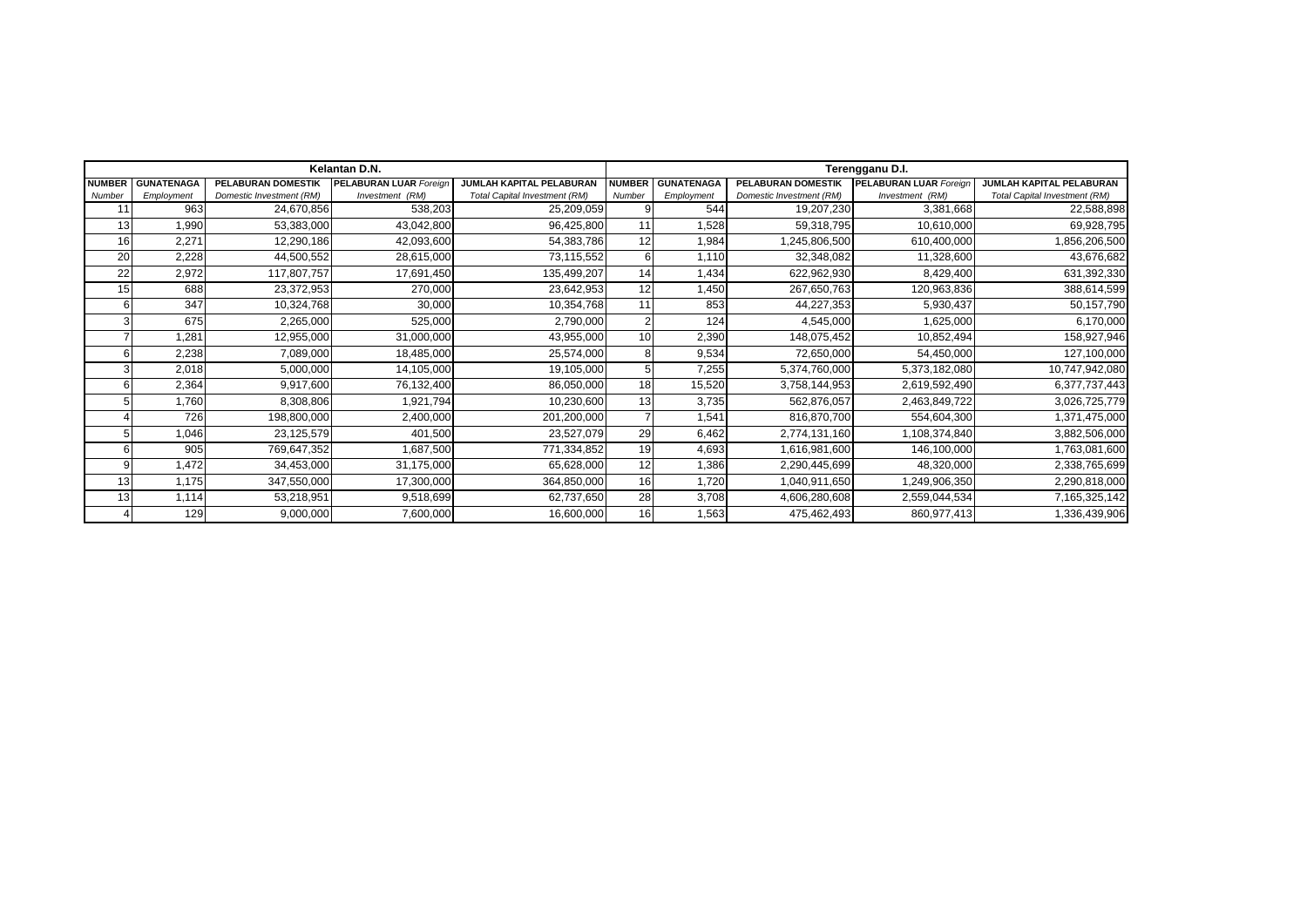|               |                   | Perlis I.K.               |                               |                               | Sabah         |                   |                           |                               |                                      |  |
|---------------|-------------------|---------------------------|-------------------------------|-------------------------------|---------------|-------------------|---------------------------|-------------------------------|--------------------------------------|--|
| <b>NUMBER</b> | <b>GUNATENAGA</b> | <b>PELABURAN DOMESTIK</b> | <b>PELABURAN LUAR Foreign</b> | JUMLAH KAPITAL PELABURAN      | <b>NUMBER</b> | <b>GUNATENAGA</b> | <b>PELABURAN DOMESTIK</b> | <b>PELABURAN LUAR Foreign</b> | JUMLAH KAPITAL PELABURAN             |  |
| Number        | Employment        | Domestic Investment (RM)  | Investment (RM)               | Total Capital Investment (RM) | Number        | Employment        | Domestic Investment (RM)  | Investment (RM)               | <b>Total Capital Investment (RM)</b> |  |
|               | 229               | 2,778,000                 | 200,000                       | 2,978,000                     | 27            | 2,585             | 99,904,286                | 8,013,400                     | 107,917,686                          |  |
| 5             | 362               | 169,008,000               | 93,102,000                    | 262,110,000                   | 65            | 6,329             | 322,706,995               | 90,569,160                    | 413,276,155                          |  |
|               | 78                | 3,253,800                 | 2,244,400                     | 5,498,200                     | 49            | 5,587             | 211,005,291               | 60,148,871                    | 271,154,162                          |  |
|               | 654               | 2,440,004                 | 1,960,000                     | 4,400,004                     | 23            | 1,291             | 97,112,954                | 1,940,000                     | 99,052,954                           |  |
| 8             | 965               | 38,614,431                | 10,259,689                    | 48,874,120                    | 47            | 3,316             | 160,970,014               | 13,450,950                    | 174,420,964                          |  |
| 10            | 1,106             | 38,865,700                | 18,647,100                    | 57,512,800                    | 28            | 5,023             | 1,350,938,395             | 16,892,584                    | 1,367,830,979                        |  |
|               | 80                | 3,155,000                 | 495,000                       | 3,650,000                     | 19            | 2,700             | 543,935,692               | 26,337,628                    | 570,273,320                          |  |
|               |                   |                           |                               |                               | 12            | 1,395             | 47,673,000                | 10,682,000                    | 58,355,000                           |  |
|               | 88                | 4,400,000                 | ŋ                             | 4,400,000                     | 28            | 3,386             | 98,555,906                | 79,220,690                    | 177,776,596                          |  |
| 5             | 840               | 3,572,783                 | 19,775,517                    | 23,348,300                    | 36            | 6,844             | 89,869,059                | 545,287,531                   | 635,156,590                          |  |
|               | 448               | 850,000                   | 4,000,000                     | 4,850,000                     | 34            | 4,938             | 237,485,050               | 47,988,950                    | 285,474,000                          |  |
| 10            | 1,638             | 49,349,000                | 81,041,000                    | 130,390,000                   | 52            | 11,895            | 339,319,009               | 258,770,243                   | 598,089,252                          |  |
| 5             | 526               | 14,244,040                | 6,819,960                     | 21,064,000                    | 33            | 5,814             | 447,903,750               | 263,316,250                   | 711,220,000                          |  |
|               | 1,158             | 530,147,600               | 9,750,520                     | 539,898,120                   | 37            | 6,011             | 139,527,773               | 153,770,515                   | 293,298,288                          |  |
| 10            | 1,500             | 880,312,600               | 366,300,000                   | 1,246,612,600                 | 39            | 11,058            | 391,193,140               | 299,398,961                   | 690,592,101                          |  |
|               | 783               | 300,000,000               | 8,920,000                     | 308,920,000                   | 54            | 12,956            | 1,600,019,471             | 262,182,093                   | 1,862,201,564                        |  |
|               | 529               | 1,010,425,500             | 441,959,500                   | 1,452,385,000                 | 30            | 4,880             | 378,553,000               | 232,745,836                   | 611,298,836                          |  |
|               | 489               | 55,460,000                | 47,040,000                    | 102,500,000                   | 31            | 3,391             | 1,516,570,113             | 301,310,500                   | 1,817,880,613                        |  |
|               | 254               | 11,101,500                | 8,998,500                     | 20,100,000                    | 44            | 5,521             | 639,453,051               | 260,002,019                   | 899,455,070                          |  |
|               |                   |                           |                               |                               |               | 854               | 26,010,618                | 1,300,000                     | 27,310,618                           |  |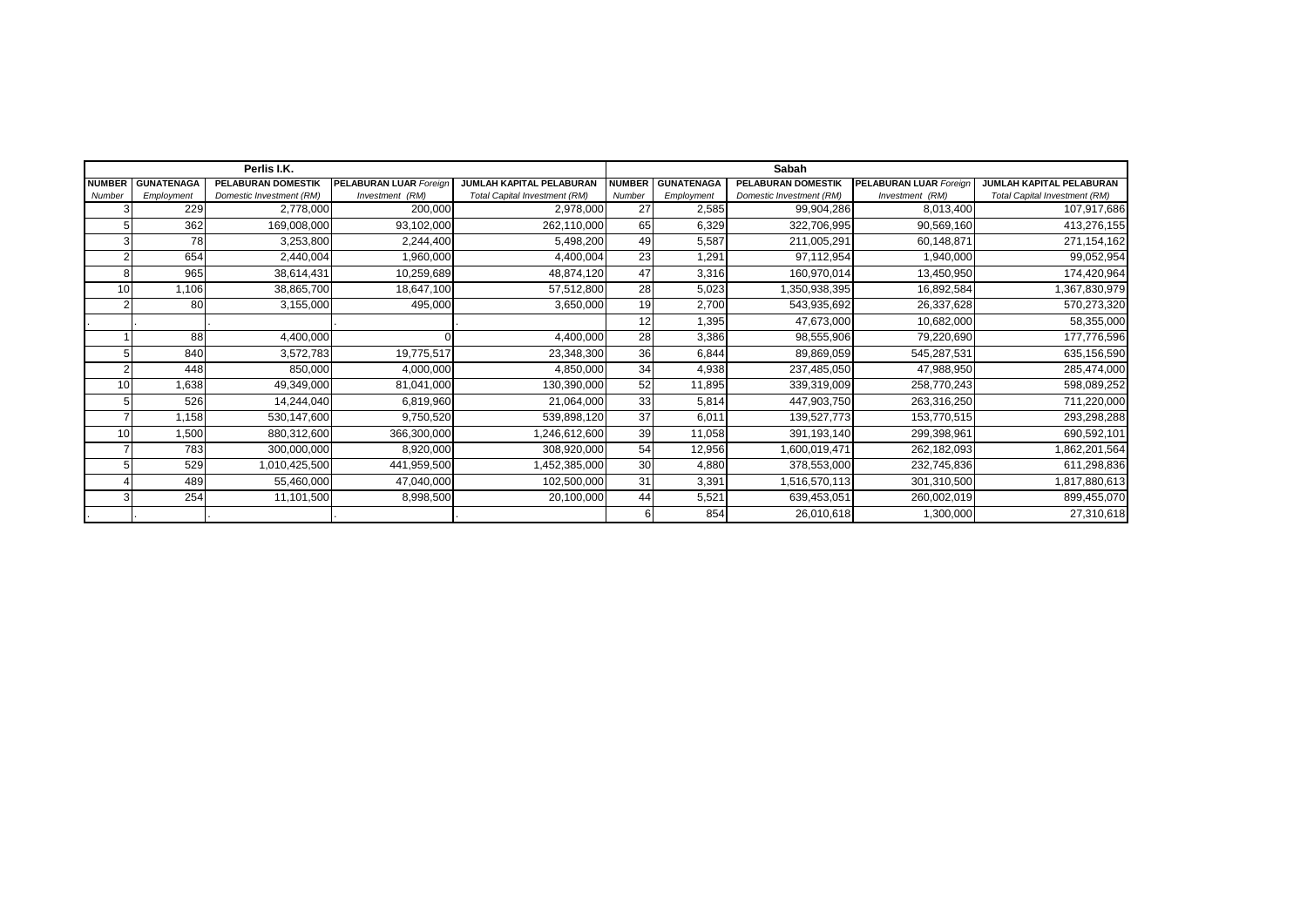|                |                   |                           | <b>Sarawak</b>                |                                      | <b>Undecided</b> |                   |                          |                               |                               |  |
|----------------|-------------------|---------------------------|-------------------------------|--------------------------------------|------------------|-------------------|--------------------------|-------------------------------|-------------------------------|--|
| <b>NUMBER</b>  | <b>GUNATENAGA</b> | <b>PELABURAN DOMESTIK</b> | <b>PELABURAN LUAR Foreign</b> | <b>JUMLAH KAPITAL PELABURAN</b>      | <b>NUMBER</b>    | <b>GUNATENAGA</b> | PELABURAN DOMESTIK       | <b>PELABURAN LUAR Foreign</b> | JUMLAH KAPITAL PELABURAN      |  |
| Number         | Employment        | Domestic Investment (RM)  | Investment (RM)               | <b>Total Capital Investment (RM)</b> | Number           | Employment        | Domestic Investment (RM) | Investment (RM)               | Total Capital Investment (RM) |  |
| 2 <sup>1</sup> | 1,474             | 90,452,000                | 27,704,000                    | 118,156,000                          |                  |                   |                          |                               |                               |  |
| 14             | 367               | 13,342,400                | 3,271,500                     | 16,613,900                           |                  |                   |                          |                               |                               |  |
| 15             | 1,124             | 443,255,368               | 280,420,000                   | 723,675,368                          |                  |                   |                          |                               |                               |  |
| 25             | 984               | 210,879,500               | 67,000,000                    | 277,879,500                          |                  | 15                | 3,500,000                |                               | 3,500,000                     |  |
| 37             | 1,580             | 89,340,414                | 5,933,390                     | 95,273,804                           |                  | 151               | 13,544,784               | 13,013,616                    | 26,558,400                    |  |
| 46             | 3,093             | 163,536,140               | 4,132,000                     | 167,668,140                          |                  |                   |                          |                               |                               |  |
| 18             | 1,786             | 1,089,573,500             | 970,136,500                   | 2,059,710,000                        |                  |                   |                          |                               |                               |  |
|                | 904               | 31,050,725                | 14,596,025                    | 45,646,750                           |                  |                   |                          |                               |                               |  |
| 14             | 7,255             | 713,056,552               | 640,444,000                   | ,353,500,552                         |                  |                   |                          |                               |                               |  |
| 39             | 16,803            | 482,252,530               | 457,020,239                   | 939,272,769                          |                  |                   |                          |                               |                               |  |
| 44             | 11,857            | 853,154,870               | 207,353,504                   | 1,060,508,374                        |                  |                   |                          |                               |                               |  |
| 36             | 11,828            | 275,408,316               | 335,076,120                   | 610,484,436                          |                  |                   |                          |                               |                               |  |
| 25             | 4,921             | 4,247,337,140             | 3,913,140,760                 | 8,160,477,900                        |                  |                   |                          |                               |                               |  |
| 25             | 3,438             | 277,666,952               | 215,612,051                   | 493,279,003                          |                  |                   |                          |                               |                               |  |
| 33             | 4,028             | 448,472,728               | 295,597,447                   | 744,070,175                          |                  |                   |                          |                               |                               |  |
| 34             | 8,248             | 571,985,100               | 237,635,100                   | 809,620,200                          |                  |                   |                          |                               |                               |  |
| 30             | 6,457             | 3,064,142,634             | 1,786,978,366                 | 4,851,121,000                        |                  |                   |                          |                               |                               |  |
| 33             | 3,867             | 505,150,733               | 57,845,804                    | 562,996,537                          |                  |                   |                          |                               |                               |  |
| 61             | 12,142            | 842,663,320               | 706,869,780                   | 1,549,533,100                        |                  |                   |                          |                               |                               |  |
| 27             | 1,626             | 179,343,155               | 81,950,734                    | 261,293,889                          |                  |                   |                          |                               |                               |  |